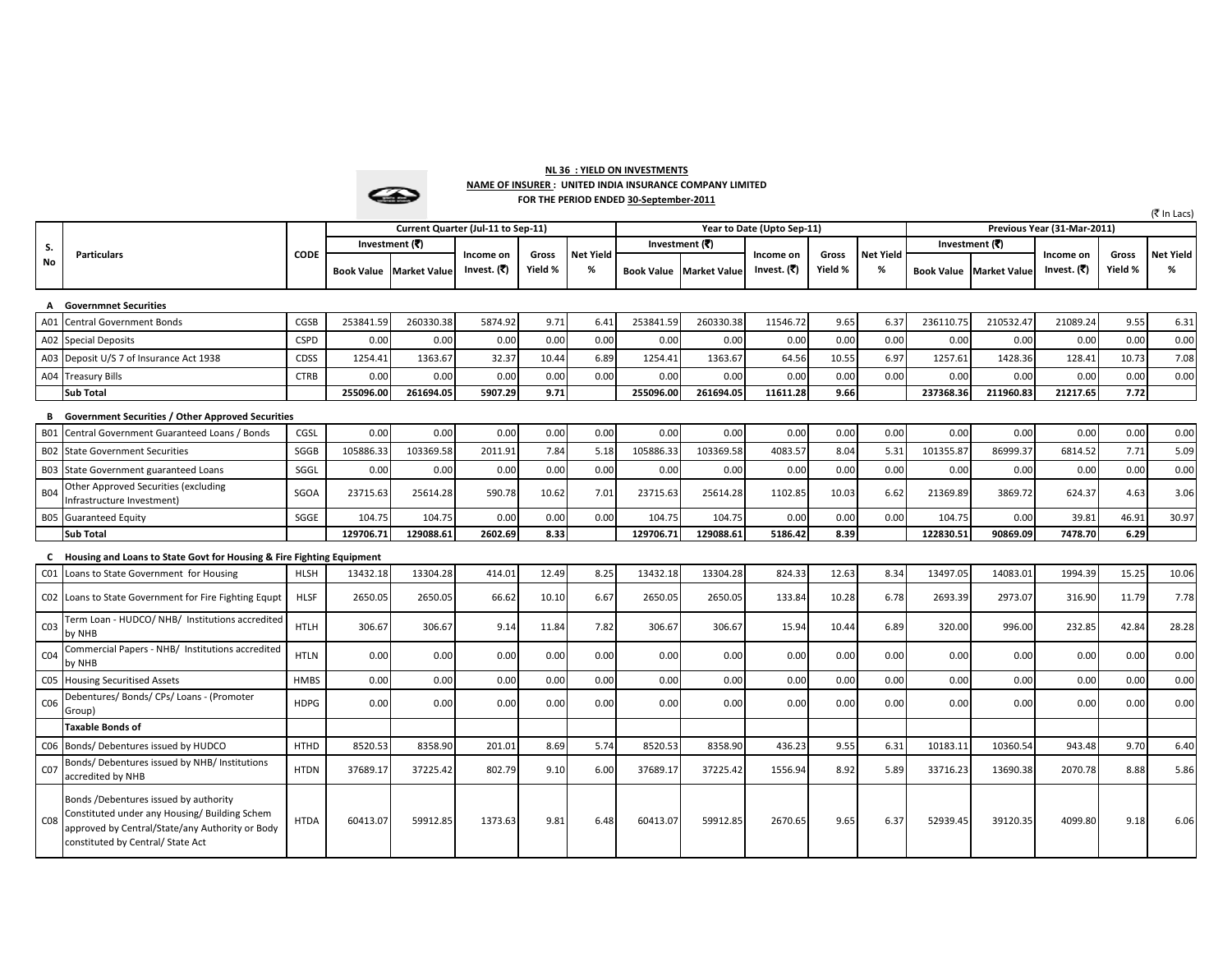| S.<br>No        | <b>Particulars</b>                                                                                                                                                             | <b>CODE</b> | Current Quarter (Jul-11 to Sep-11) |                                |                          |                  |                       |           |                                | Year to Date (Upto Sep-11) |                  |                          |           |                                    | Previous Year (31-Mar-2011) |                  |                       |
|-----------------|--------------------------------------------------------------------------------------------------------------------------------------------------------------------------------|-------------|------------------------------------|--------------------------------|--------------------------|------------------|-----------------------|-----------|--------------------------------|----------------------------|------------------|--------------------------|-----------|------------------------------------|-----------------------------|------------------|-----------------------|
|                 |                                                                                                                                                                                |             |                                    | Investment (₹)                 |                          |                  | <b>Net Yield</b><br>% |           | Investment (そ)                 |                            |                  |                          |           | Investment (そ)                     |                             |                  |                       |
|                 |                                                                                                                                                                                |             |                                    | <b>Book Value Market Value</b> | Income on<br>Invest. (₹) | Gross<br>Yield % |                       |           | <b>Book Value Market Value</b> | Income on<br>Invest. (₹)   | Gross<br>Yield % | <b>Net Yield</b><br>$\%$ |           | <b>Book Value   Market Value  </b> | Income on<br>Invest. (そ)    | Gross<br>Yield % | <b>Net Yield</b><br>% |
|                 | <b>Tax Free Bonds</b>                                                                                                                                                          |             |                                    |                                |                          |                  |                       |           |                                |                            |                  |                          |           |                                    |                             |                  |                       |
| CO <sub>9</sub> | Bonds/Debentures issued by HUDCO                                                                                                                                               | <b>HFHD</b> | 5159.83                            | 5211.92                        | 108.08                   | 8.47             | 8.47                  | 5159.83   | 5211.92                        | 214.98                     | 8.51             | 8.51                     | 5159.83   | 5682.95                            | 428.79                      | 8.66             | 8.66                  |
| C10             | Bonds/ Debentures issued by NHB/ Institutions<br>accredited by NHB                                                                                                             | <b>HFDN</b> | 0.00                               | 0.00                           | 0.00                     | 0.00             | 0.00                  | 0.00      | 0.00                           | 0.00                       | 0.00             | 0.00                     | 0.00      | 0.00                               | 0.00                        | 0.00             | 0.00                  |
| C11             | Bonds /Debentures issued by authority<br>Constituted under any Housing building Schem<br>approved by Central/State/any Authority or Body<br>constituted by Central / State Act | <b>HFDA</b> | 0.00                               | 0.00                           | 0.00                     | 0.00             | 0.00                  | 0.00      | 0.00                           | 0.00                       | 0.00             | 0.00                     | 0.00      | 0.00                               | 0.00                        | 0.00             | 0.00                  |
|                 | <b>Sub Total</b>                                                                                                                                                               |             | 128171.49                          | 126970.08                      | 2975.28                  | 9.77             |                       | 128171.49 | 126970.08                      | 5852.92                    | 9.72             |                          | 118509.05 | 86906.29                           | 10086.99                    | 10.88            |                       |
| D               | Infrastructure Investments                                                                                                                                                     |             |                                    |                                |                          |                  |                       |           |                                |                            |                  |                          |           |                                    |                             |                  |                       |
|                 | D01 Infrastructure - Other Approved Securities                                                                                                                                 | <b>ISAS</b> | 5097.47                            | 4768.71                        | 111.58                   | 8.85             | 5.84                  | 5097.47   | 4768.71                        | 221.74                     | 8.89             | 5.87                     | 5098.90   | 9589.18                            | 859.93                      | 11.89            | 7.85                  |
|                 | D02 Infrastructure - PSU - Equity Shares - Quoted                                                                                                                              | <b>ITPE</b> | 19496.31                           | 19561.43                       | 133.17                   | 2.83             | 2.83                  | 19496.31  | 19561.43                       | 133.17                     | 1.41             | 1.41                     | 18322.58  | 27675.98                           | 272.90                      | 1.60             | 1.60                  |
| D <sub>03</sub> | Infrastructure - Corporate Securities - Equity<br>Shares - Quoted                                                                                                              | <b>ITCE</b> | 18621.92                           | 60963.85                       | 1194.58                  | 29.11            | 29.11                 | 18621.92  | 60963.85                       | 1199.23                    | 14.62            | 14.62                    | 15397.12  | 94877.87                           | 692.48                      | 4.79             | 4.79                  |
| D <sub>04</sub> | Infrastructure - Equity and Equity Related<br>Instruments (Promoter Group)                                                                                                     | <b>IEPG</b> | 0.00                               | 0.00                           | 0.00                     | 0.00             | 0.00                  | 0.00      | 0.00                           | 0.00                       | 0.00             | 0.00                     | 0.00      | 3410.07                            | 178.02                      | 0.00             | 0.00                  |
|                 | D05 Infrastructure - Securitised Assets                                                                                                                                        | <b>IESA</b> | 0.00                               | 0.00                           | 0.00                     | 0.00             | 0.00                  | 0.00      | 0.00                           | 0.00                       | 0.00             | 0.00                     | 0.00      | 0.00                               | 0.00                        | 0.00             | 0.00                  |
| D <sub>06</sub> | nfrastructure - Debenture/ Bonds/ CPs/ Loans -<br>Promoters Group                                                                                                              | <b>IDPG</b> | 0.00                               | 0.00                           | 0.00                     | 0.00             | 0.00                  | 0.00      | 0.00                           | 0.00                       | 0.00             | 0.00                     | 0.00      | 0.00                               | 0.00                        | 0.00             | 0.00                  |
|                 | <b>Taxable Bonds</b>                                                                                                                                                           |             |                                    |                                |                          |                  |                       |           |                                |                            |                  |                          |           |                                    |                             |                  |                       |
|                 | D07 Infrastructure-PSU-Debenture/Bonds                                                                                                                                         | <b>IPTD</b> | 78668.97                           | 77762.40                       | 1758.95                  | 9.64             | 6.36                  | 78668.97  | 77762.40                       | 3385.96                    | 9.38             | 6.19                     | 69102.17  | 51053.94                           | 5639.78                     | 8.91             | 5.88                  |
|                 | D08 Infrastructure - PSU - CPs                                                                                                                                                 | <b>IPCP</b> | 0.00                               | 0.00                           | 0.00                     | 0.00             | 0.00                  | 0.00      | 0.00                           | 0.00                       | 0.00             | 0.00                     | 0.00      | 0.00                               | 0.00                        | 0.00             | 0.00                  |
| D09             | Infrastructure-Other Corporate Securities -<br>Debentures/Bonds                                                                                                                | <b>ICTD</b> | 50528.64                           | 49721.61                       | 1118.79                  | 9.96             | 6.58                  | 50528.64  | 49721.61                       | 2105.29                    | 9.48             | 6.25                     | 40446.64  | 19626.31                           | 2933.62                     | 9.06             | 5.98                  |
|                 | D10 Infrastructure - Other Corporate Securities - CPs                                                                                                                          | ICCP        | 0.00                               | 0.00                           | 0.00                     | 0.00             | 0.00                  | 0.00      | 0.00                           | 0.00                       | 0.00             | 0.00                     | 0.00      | 0.00                               | 0.00                        | 0.00             | 0.00                  |
|                 | D11 Infrastructure - Term Loans (with Charge)                                                                                                                                  | <b>ILWC</b> | 586.14                             | 527.09                         | 20.70                    | 14.27            | 9.42                  | 586.14    | 527.09                         | 24.20                      | 8.37             | 5.52                     | 595.23    | 534.98                             | 42.97                       | 7.49             | 4.94                  |
|                 | <b>Tax Free Bonds</b>                                                                                                                                                          |             |                                    |                                |                          |                  |                       |           |                                |                            |                  |                          |           |                                    |                             |                  |                       |
|                 | D12 Infrastructure-PSU/Debenture/Bonds                                                                                                                                         | <b>IPFD</b> | 8403.28                            | 8596.76                        | 131.18                   | 6.47             | 6.47                  | 8403.28   | 8596.76                        | 302.32                     | 7.53             | 7.53                     | 7955.28   | 7151.99                            | 578.86                      | 6.49             | 6.49                  |
| D <sub>13</sub> | Infrastructure-Other Corporate Securities -<br>Debentures/Bonds                                                                                                                | <b>ICFD</b> | 0.00                               | 0.00                           | 0.00                     | 0.00             | 0.00                  | 0.00      | 0.00                           | 0.00                       | 0.00             | 0.00                     | 0.00      | 0.00                               | 0.00                        | 0.00             | 0.00                  |
|                 | <b>Sub Total</b>                                                                                                                                                               |             | 181402.73                          | 221901.85                      | 4468.95                  | 10.71            |                       | 181402.73 | 221901.85                      | 7371.91                    | 8.91             |                          | 156917.93 | 213920.33                          | 11198.56                    | 4.12             |                       |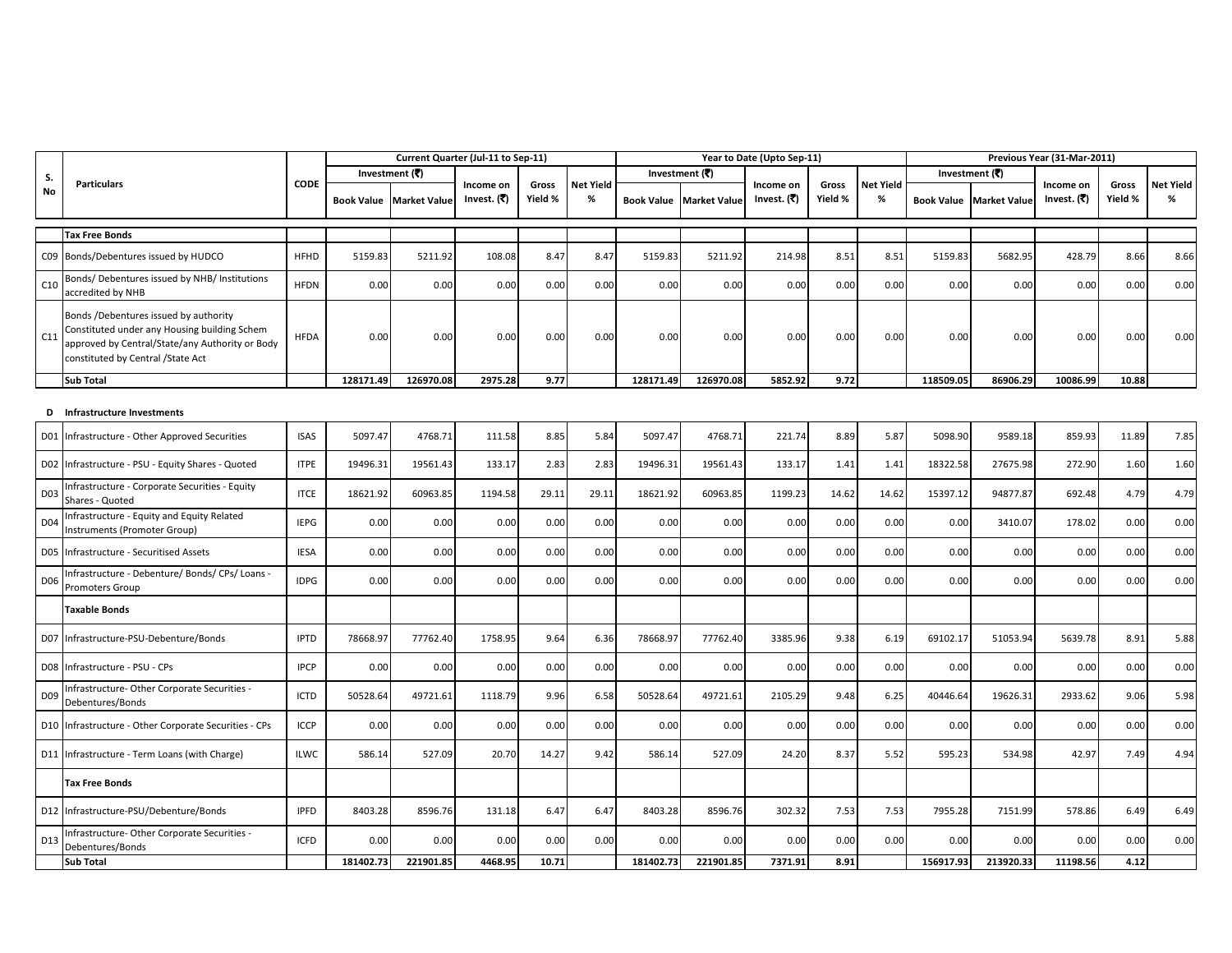|            |                                                                                                                        |             | Current Quarter (Jul-11 to Sep-11) |                                |             |           |                  |                |                                | Year to Date (Upto Sep-11) |         |           | Previous Year (31-Mar-2011) |                                  |             |         |                  |  |
|------------|------------------------------------------------------------------------------------------------------------------------|-------------|------------------------------------|--------------------------------|-------------|-----------|------------------|----------------|--------------------------------|----------------------------|---------|-----------|-----------------------------|----------------------------------|-------------|---------|------------------|--|
| S.         | <b>Particulars</b>                                                                                                     |             |                                    | Investment (₹)                 | Income on   | Gross     | <b>Net Yield</b> | Investment (₹) |                                | Income on                  | Gross   | Net Yield |                             | Investment (そ)                   | Income on   | Gross   | <b>Net Yield</b> |  |
| <b>No</b>  |                                                                                                                        | CODE        |                                    | <b>Book Value Market Value</b> | Invest. (₹) | Yield %   | %                |                | <b>Book Value Market Value</b> | Invest. (₹)                | Yield % | %         |                             | <b>Book Value   Market Value</b> | Invest. (₹) | Yield % | %                |  |
|            |                                                                                                                        |             |                                    |                                |             |           |                  |                |                                |                            |         |           |                             |                                  |             |         |                  |  |
| E.         | APPROVED INVESTMENT SUBJECT TO EXPOSURE NORMS                                                                          |             |                                    |                                |             |           |                  |                |                                |                            |         |           |                             |                                  |             |         |                  |  |
| E01        | PSU - Equity Shares - Quoted                                                                                           | EAEQ        | 81829.83                           | 134694.68                      | 1823.87     | 9.43      | 9.43             | 81829.83       | 134694.68                      | 2468.46                    | 6.41    | 6.41      | 74669.26                    | 84475.02                         | 2491.20     | 4.87    | 4.87             |  |
| E02        | Coporate Securities - Equity Shares (Ordinary) -<br>Quoted                                                             | EACE        | 142800.09                          | 423175.43                      | 5964.62     | 17.41     | 17.41            | 142800.09      | 423175.43                      | 6977.02                    | 10.22   | 10.22     | 137231.31                   | 501363.34                        | 9649.93     | 6.26    | 6.26             |  |
| E03        | Equity Shares - Companies Incorporated Outside<br>India (Invested prior to IRDA Regulations)                           | <b>EFES</b> | 1052.29                            | 1203.00                        | 192.35      | 80.47     | 80.47            | 1052.29        | 1203.00                        | 195.42                     | 40.94   | 40.94     | 1052.29                     | 1239.52                          | 143.05      | 14.59   | 14.59            |  |
| <b>E04</b> | Equity Shares (Including Equiy related<br>Instruments) - Promoter Group                                                | <b>EEPG</b> | 5506.35                            | 17001.94                       | 392.58      | 31.75     | 31.75            | 5506.35        | 17001.94                       | 544.97                     | 22.39   | 22.39     | 4776.69                     | 14186.14                         | 293.81      | 9.05    | 9.05             |  |
| <b>E05</b> | Corporate Securities-Bonds-(Taxable)                                                                                   | EPBT        | 38172.51                           | 37355.53                       | 861.65      | 9.56      | 6.31             | 38172.51       | 37355.53                       | 1651.36                    | 9.26    | 6.11      | 34793.16                    | 21577.09                         | 2364.97     | 8.26    | 5.45             |  |
| E06        | Corporate Securities-Bonds-(Taxfree)                                                                                   | EPBF        | 0.00                               | 0.00                           | 0.00        | 0.00      | 0.00             | 0.00           | 0.00                           | 0.00                       | 0.00    | 0.00      | 0.00                        | 0.00                             | 0.00        | 0.00    | 0.00             |  |
| E07        | Corporate Securities - Preference Shares                                                                               | EPNO        | 80.45                              | 80.45                          | 29.60       | 180.36    | 180.36           | 80.45          | 80.45                          | 29.60                      | 90.18   | 90.18     | 80.45                       | 80.12                            | 29.60       | 45.09   | 45.09            |  |
| E08        | Corporate Securities - Investment in Subsidiaries                                                                      | <b>ECIS</b> | 7.62                               | 7.62                           | 0.00        | 0.00      | 0.00             | 7.62           | 7.62                           | 0.00                       | 0.00    | 0.00      | 7.62                        | 7.62                             | 6.95        | 167.58  | 167.58           |  |
| E09        | Corporate Securities - Debenture                                                                                       | ECOS        | 104368.28                          | 103792.76                      | 2123.84     | 8.87      | 5.85             | 104368.28      | 103792.76                      | 4479.50                    | 9.47    | 6.25      | 89365.35                    | 70327.30                         | 6528.58     | 8.80    | 5.81             |  |
| E10        | Corporate Securities - Debentures/ Bonds/ CPs/<br>Loans - Promoter Group                                               | <b>EDPG</b> | 6576.58                            | 6667.65                        | 153.50      | 9.44      | 6.23             | 6576.58        | 6667.65                        | 305.33                     | 9.50    | 6.27      | 6583.17                     | 0.00                             | 896.59      | 14.60   | 9.64             |  |
| E11        | Corpo. Securities - Derivative Instrument                                                                              | ECDI        | 0.00                               | 0.00                           | 0.00        | 0.00      | 0.00             | 0.00           | 0.00                           | 0.00                       | 0.00    | 0.00      | 0.00                        | 0.00                             | 0.00        | 0.00    | 0.00             |  |
|            | E12 Investment Properties- Immovable                                                                                   | <b>EINP</b> | 0.00                               | 0.00                           | 0.00        | 0.00      | 0.00             | 0.00           | 0.00                           | 0.00                       | 0.00    | 0.00      | 0.00                        | 0.00                             | 0.00        | 0.00    | 0.00             |  |
| E13        | Loans- Policy Loans                                                                                                    | ELPL        | 0.00                               | 0.00                           | 0.00        | 0.00      | 0.00             | 0.00           | 0.00                           | 0.00                       | 0.00    | 0.00      | 0.00                        | 0.00                             | 0.00        | 0.00    | 0.00             |  |
| E14        | Loans - Secured Loans - Mortgage of Property in<br>India (Term Loan)                                                   | ELMI        | 2822.50                            | 1530.14                        | 2065.12     | 327.01    | 215.86           | 2822.50        | 1530.14                        | 2293.53                    | 190.19  | 125.54    | 4294.70                     | 1798.03                          | 987.18      | 24.78   | 16.35            |  |
| E15        | Loans- Secured Loans - Mortgage of Property<br>outside India                                                           | <b>ELMO</b> | 0.00                               | 0.00                           | 0.00        | 0.00      | 0.00             | 0.00           | 0.00                           | 0.00                       | 0.00    | 0.00      | 0.00                        | 0.00                             | 0.00        | 0.00    | 0.00             |  |
| E16        | Deposits - Deposits with Schedule Banks, Fis (Incl.<br>Bank Balance awaiting Investment), CCIL, RBI                    | ECDB        | 40571.00                           | 40571.00                       | 1011.02     | 9.86      | 6.51             | 40571.00       | 40571.00                       | 1920.37                    | 9.47    | 6.25      | 42476.91                    | 30568.00                         | 2700.62     | 7.26    | 4.79             |  |
| E17        | Deposits - CDs with Scheduled Banks                                                                                    | <b>EDCD</b> | 0.00                               | 0.00                           | 0.00        | 0.00      | 0.00             | 0.00           | 0.00                           | 0.00                       | 0.00    | 0.00      | 0.00                        | 0.00                             | 0.00        | 0.00    | 0.00             |  |
|            | E18 Deposits - Repo / Reverse Repo                                                                                     | <b>ECMR</b> | 0.00                               | 0.00                           | 40.95       | 0.00      | 0.00             | 0.00           | 0.00                           | 90.66                      | 0.00    | 0.00      | 0.00                        | 0.00                             | 199.04      | 11.27   | 7.44             |  |
| E19        | Deposits with Primary Dealers duly Recognised by<br>Reserve Bank of India                                              | <b>EDPD</b> | 0.00                               | 0.00                           | 0.00        | 0.00      | 0.00             | 0.00           | 0.00                           | 0.00                       | 0.00    | 0.00      | 0.00                        | 0.00                             | 0.00        | 0.00    | 0.00             |  |
| E20        | <b>CCIL - CBLO</b>                                                                                                     | ECBO        | 0.00                               | 0.00                           | 5.25        | 0.00      | 0.00             | 0.00           | 0.00                           | 23.94                      | 0.00    | 0.00      | 1842.87                     | 1768.84                          | 38.15       | 4.23    | 2.79             |  |
|            | <b>E21</b> Commercial Papers                                                                                           | <b>ECCP</b> | 0.00                               | 0.00                           | 27.81       | 15.57     | 10.28            | 0.00           | 0.00                           | 55.00                      | 15.69   | 10.36     | 1457.07                     | 1887.48                          | 297.27      | 28.26   | 18.66            |  |
|            | <b>E22 Application Money</b>                                                                                           | <b>ECAM</b> | 0.00                               | 0.00                           | 9.28        | $-800.00$ | $-528.08$        | 0.00           | 0.00                           | 9.28                       | 0.00    | 0.00      | 0.00                        | 0.00                             | 1.63        | 0.00    | 0.00             |  |
| E23        | Prepertual Debt Instrument of Tier I & II Capital<br><b>Issued by PSU Banks</b>                                        | <b>EUPD</b> | 27823.84                           | 27915.98                       | 663.19      | 9.65      | 6.37             | 27823.84       | 27915.98                       | 1319.17                    | 9.71    | 6.41      | 27839.20                    | 25915.50                         | 2568.48     | 9.76    | 6.44             |  |
| E24        | Prepertual Debt Instrument of Tier I & II Capital<br>Issued by Non-PSU Banks                                           | EPPD        | 7476.81                            | 7735.25                        | 189.04      | 10.24     | 6.76             | 7476.81        | 7735.25                        | 376.03                     | 10.32   | 6.81      | 7477.90                     | 8178.50                          | 751.37      | 10.58   | 6.98             |  |
|            | Prepertual Non-Cumm. P. Shares & Redeemable<br>E25 Cummulative P. Shares of Tier I & II Capital Issued<br>by PSU Banks | <b>EUPS</b> | 0.00                               | 0.00                           | 0.00        | 0.00      | 0.00             | 0.00           | 0.00                           | 0.00                       | 0.00    | 0.00      | 0.00                        | 0.00                             | 0.00        | 0.00    | 0.00             |  |